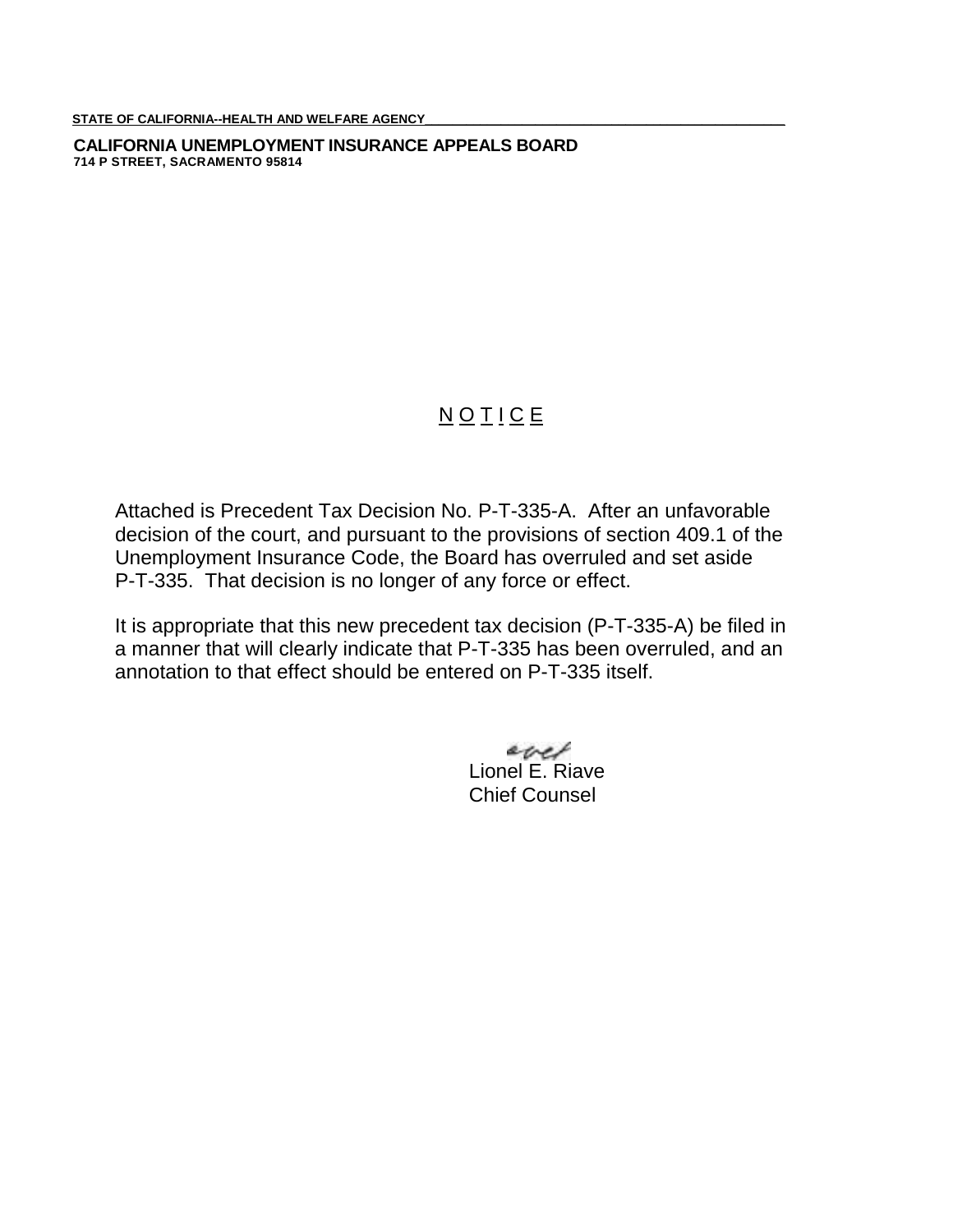## BEFORE THE CALIFORNIA UNEMPLOYMENT INSURANCE APPEALS BOARD

In the Matter of:

MOUNT HERMON ASSOCATION, INC. PRECEDENT (Petitioner) TAX DECISION

 No. P-T-335-A DEPARTMENT OF BENEFIT PAYMENTS Case No. T-75-26

On March 31, 1977 pursuant to the provisions of section 409 of the Unemployment Insurance Code this Board promulgated and issued Precedent Tax Decision No. P-T-335 (Case No. T-75-26). In that decision the Board reversed the findings of the referee in Case No. SJ-T-6715 and held that the petition for review was denied.

Thereafter the petitioner filed a complaint for refund of taxes in the Superior Court of the State of California, in the County of Sacramento, No. 267679, requesting the court to require that the Board vacate and set aside its precedent decision. On September 24, 1979 the Honorable Irving R*.* Perluss, Judge of the Superior Court, reversed the decision of the Appeals Board and entered judgment in favor of the petitioner. An appeal was taken by the Employment Development Department to the Court of Appeal, Second Appellate District (3 CIVIL No. 19409). That court affirmed the superior court and held that